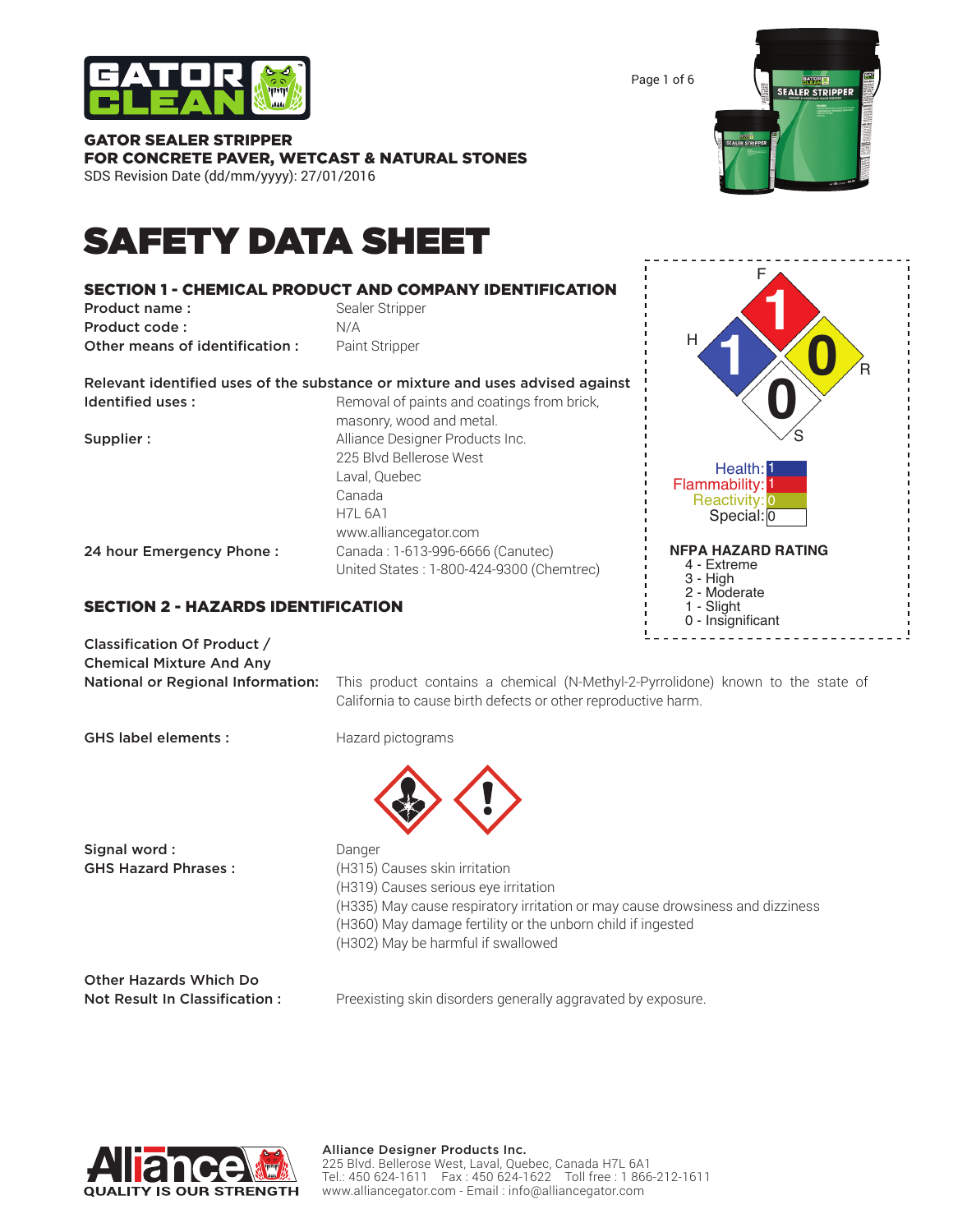

Page 2 of 6

#### GATOR SEALER STRIPPER FOR CONCRETE PAVER, WETCAST & NATURAL STONES SDS Revision Date (dd/mm/yyyy): 27/01/2016



### SECTION 3 - COMPOSITION/INFORMATION ON INGREDIENTS

| <b>CAS</b> number  | %        |
|--------------------|----------|
| 872-50-4           | 41%      |
| 627-93-0/1119-40-0 | 40-45%   |
| 67784-80-9         | 15-20%   |
|                    |          |
|                    | $1 - 5%$ |
|                    |          |

Eye contact : Specific data not available.

#### SECTION 4 - FIRST AID MEASURES

#### **NECESSARY MEASURES FOR ROUTES OF EXPOSURE**

| Inhalation:<br>Skin:                                                | Remove to fresh air and keep at rest in a position comfortable for breathing. Call a<br>doctor/physician if you feel unwell.<br>If on skin, wash with plenty of soap and water. Take off contaminated clothing and wash |
|---------------------------------------------------------------------|-------------------------------------------------------------------------------------------------------------------------------------------------------------------------------------------------------------------------|
|                                                                     | before reuse. If skin irritation occurs seek medical advice/attention.                                                                                                                                                  |
| Eyes:                                                               | Rinse cautiously with water for several minutes. Remove contact lenses, if present and<br>esay to do. Continue rinsing. If eye irritation persists, get medical advice/attention.                                       |
| Ingestion:                                                          | Call a doctor/physician if you feel unwell                                                                                                                                                                              |
| Important Symptoms/Effects,<br>Acute and Delayed:                   | Specific data not available.                                                                                                                                                                                            |
| <b>Immediate Medical Attention</b><br>And Special Treatment Needed: | Specific data not available.                                                                                                                                                                                            |

#### SECTION 5 - FIRE FIGHTING MEASURES

#### **EXTINGUISHING MEDIA**

| Suitable (and unsuitable)<br><b>Extinguishing Media:</b>                                                       | Dry chemical, CO2, Water spray or Foam. |
|----------------------------------------------------------------------------------------------------------------|-----------------------------------------|
| <b>Hazards Arising From</b><br>The Product/Chemical:<br>(e.g., nature of any hazardous<br>combustion products) | None known.                             |

Special Fire Fighting Procedures : Use water spray to cool containers.

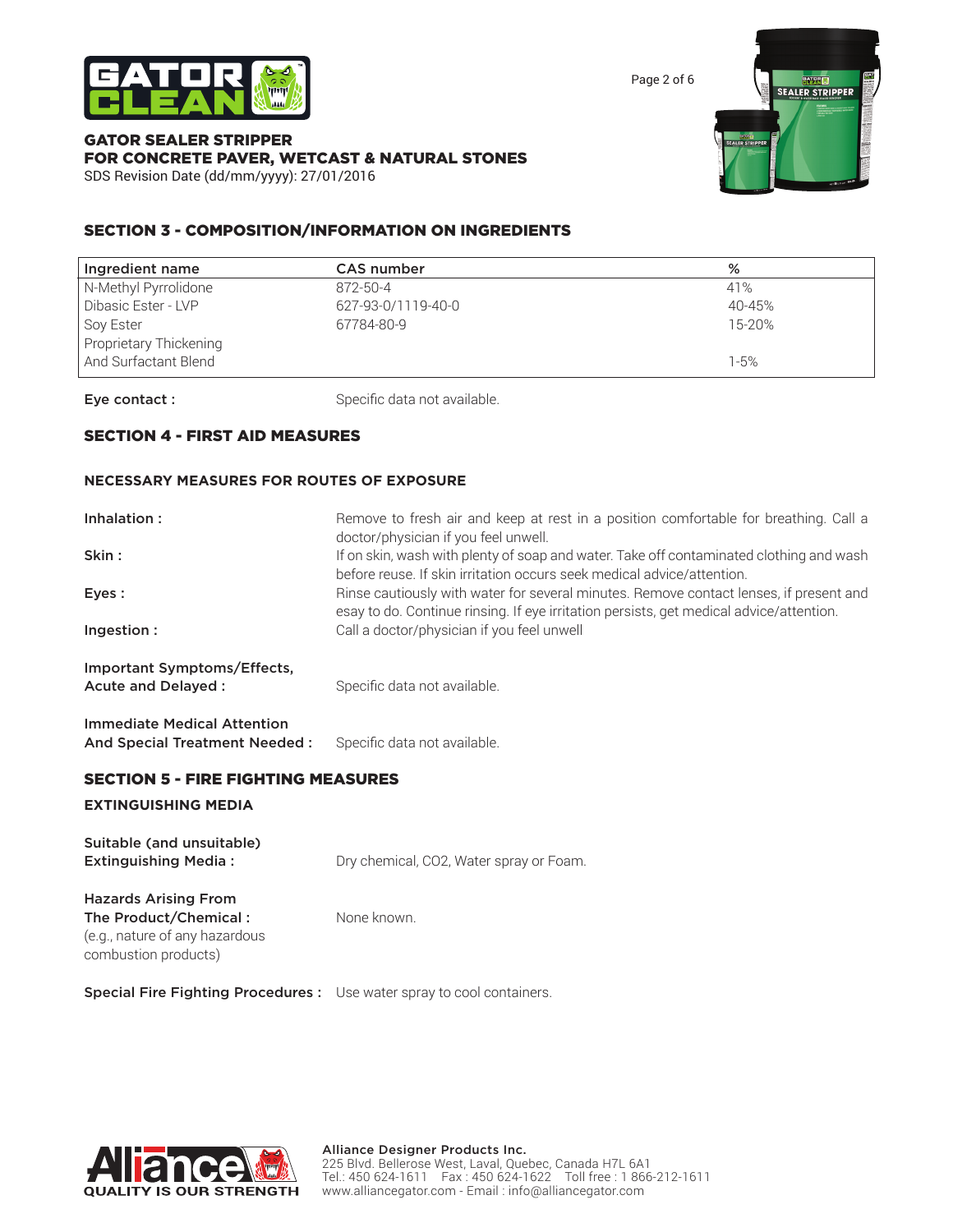

Page 3 of 6

#### GATOR SEALER STRIPPER FOR CONCRETE PAVER, WETCAST & NATURAL STONES SDS Revision Date (dd/mm/yyyy): 27/01/2016



#### SECTION 6 - ACCIDENTAL RELEASE MEASURES

#### **PERSONAL PRECAUTIONS, PROTECTIVE EQUIPMENT AND EMERGENCY PROCEDURES**

For non-emergency personnel : Wear protective clothing.

**Environmental precautions :** Specific data not available.

#### **METHODS AND MATERIALS FOR CONTAINMENT AND CLEANING UP**

Small / large spill : Contain the spill and hold for disposal.

#### SECTION 7 - HANDLING AND STORAGE

#### **PRECAUTIONS FOR SAFE HANDLING**

**Protective measures :** Keep out of reach of children. Read label before use.

Conditions for safe storage, including any incompatibilities : Specific data not available.

#### SECTION 8 - EXPOSURE CONTROLS AND PERSONAL PROTECTION

#### **CONTROL PARAMETERS**

Control Parameters, e.g., Occupational Exposure Limit Values or Biological Limit Values Specific data not available.

Appropriate engineering controls : Not required. Mechanical generally sufficient.

#### **INDIVIDUAL PROTECTION MEASURES**

| <b>Such As Personal</b>      |                                                                              |
|------------------------------|------------------------------------------------------------------------------|
| <b>Protective Equipment:</b> | Neoprene or equivalent gloves, chemical goggles. Avoid eye and skin contact. |

#### SECTION 9 - PHYSICAL AND CHEMICAL PROPERTIES

#### **APPEARANCE**

Colour : Gold/Yellow Odor : Mild odor : Odor Threshold : Not available pH : 8.1 Melting point : Below 32°F Boiling point : Above 300°F

Physical state : Heavy viscosity liquid



#### Alliance Designer Products Inc. 225 Blvd. Bellerose West, Laval, Quebec, Canada H7L 6A1 Tel.: 450 624-1611 Fax : 450 624-1622 Toll free : 1 866-212-1611 www.alliancegator.com - Email : info@alliancegator.com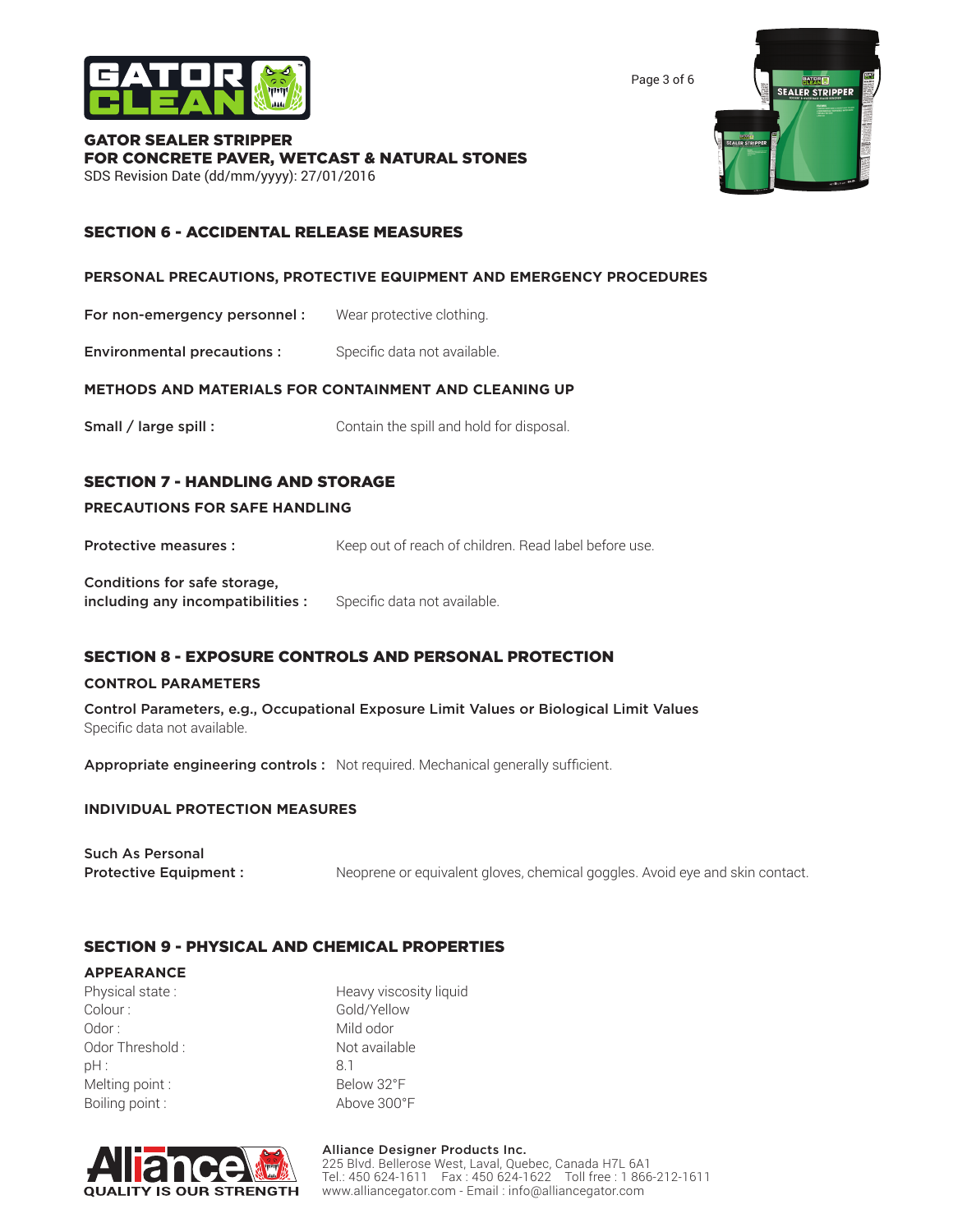

Page 4 of 6

#### GATOR SEALER STRIPPER FOR CONCRETE PAVER, WETCAST & NATURAL STONES SDS Revision Date (dd/mm/yyyy): 27/01/2016



| Flash point:                 | Above 200°F (PMcc)               |
|------------------------------|----------------------------------|
| Evaporation rate:            | Less than 1 (n-butyl acetate=1)  |
| Vapor pressure :             | $\leq$ .5 mmHg @ 20 $^{\circ}$ C |
| Vapor density:               | Not available                    |
| Relative density:            | Not available                    |
| <b>Partition Coefficient</b> |                                  |
| (n-octanol/water) :          | Not available                    |
| Solubility:                  | Emulsifiable                     |
| Flammability (solid, gas):   |                                  |
| Autoignition Temperature :   | $> 500°$ F                       |
| Decomposition Temperature :  | Not available                    |
| Upper/Lower Flammability     |                                  |
| or Explosive limits :        | Not available                    |
| Viscosity:                   | Not available                    |
| VOC:                         | 49.5%, 578.96 g/L, 4.84 lbs/gal  |
|                              |                                  |

#### SECTION 10 - STABILITY AND REACTIVITY

Chemical stability : Stable Possibility of hazardous reactions : Will not occur.

| Conditions to avoid                              |                              |
|--------------------------------------------------|------------------------------|
| (e.g., static discharge,<br>shock or vibration): | Strong oxidizing agents.     |
| Incompatible materials:                          | Specific data not available. |

Hazardous decomposition products : Produces carbon monoxide and carbon dioxide on combustion.

#### SECTION 11 - TOXICOLOGICAL INFORMATION

#### INFORMATION ON THE LIKELY ROUTES OF EXPOSURE (INHALATION, INGESTION, SKIN AND EYE CONTACT)ACUTE TOXICITY

| Ingestion  |   | (H315) Causes skin irritation.                                                                      |
|------------|---|-----------------------------------------------------------------------------------------------------|
| Eye        |   | (H319) Causes serious eye irritation.                                                               |
| Inhalation | ÷ | (H335) May cause respiratory irritation or may cause drowsiness and dizziness.                      |
| Ingestion  |   | (H302) May be harmful if swallowed.<br>(H360) May damage fertility or the unborn child if ingested. |



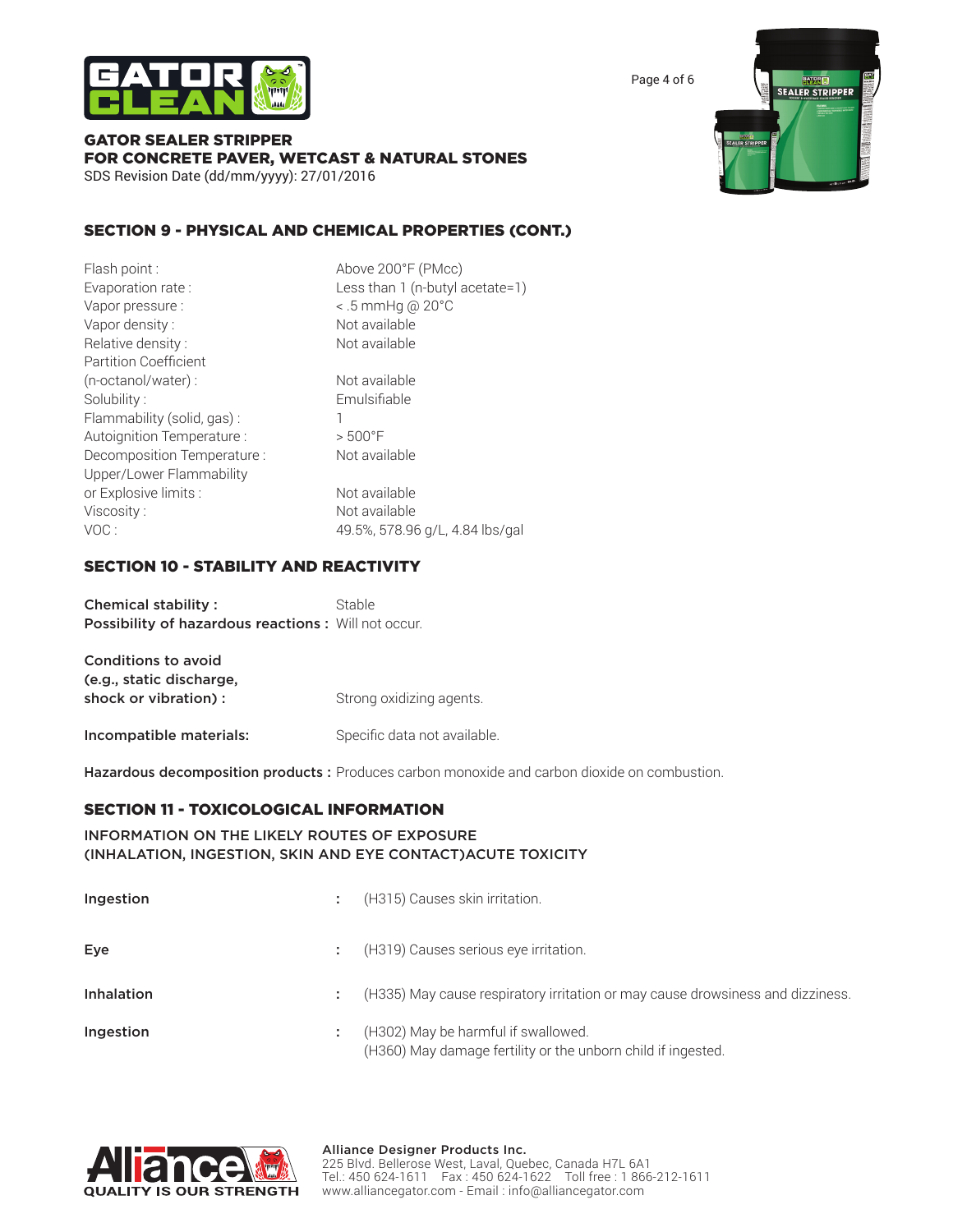

# GATOR SEALER STRIPPER FOR CONCRETE PAVER, WETCAST & NATURAL STONES

SDS Revision Date (dd/mm/yyyy): 27/01/2016

# SECTION 11 - TOXICOLOGICAL INFORMATION (CONT.)

# SYMPTOMS RELATED TO THE PHYSICAL, CHEMICAL AND TOXICOLOGICAL CHARACTERISTICS

This product contains a chemical (N-Methyl-2-Pyrrolidone) known to the state of California to cause birth defects or other reproductive harm. Temporary blurred vision has been reported with inhalation, skin and eye contact.

# DELAYED AND IMMEDIATE EFFECTS AND ALSO CHRONIC EFFECTS FROM SHORT- AND LONG-TERM EXPOSURE

Results from a number of long-term carcinogenity studies and short-term tests are available. Taking into account all of the information, there is no indication that the substance itself is carcinogenic.

## Numerical Measures Of Toxicity (such as acute toxicity estimates):

| Oral                       | ÷ | LD50/mouse: 5,270 mg/kg. Slightly toxic.                                                                                                      |
|----------------------------|---|-----------------------------------------------------------------------------------------------------------------------------------------------|
| Inhalation                 |   | $LC50/rat: >5.1$ mg/L / 4h.                                                                                                                   |
| Inhalation-risk test (IRT) |   | No mortality within 8 hours as shown in animal studies. The inhalation of a highly<br>saturated vapor-air mixture represents no acute hazard. |
| Dermal                     | ÷ | LD50/rabbit: 4,000 - 8,000 mg/kg. Moderately Toxic.                                                                                           |
| Eye irritation             | ٠ | rabbit: Irritant. (Vendor-Test)                                                                                                               |
| Sensitization              | ٠ | Skin sensitizing effects were not observed in animal studies. Literature data.                                                                |

# SECTION 12 - ECOLOGICAL INFORMATION

# Ecotoxicity (aquatic and terrestrial, where available) :

Acute and prolonged toxicity to fish: golden orfe/LC50 (96 h): >500 mg/L Acute toxicity to aquatic invertebrates: Daphnia magna/EC50 (24 h): >1,000 mg/l Toxicity to aquatic plants: green algae/EC50 (72 h): >500 mg/L Toxicity to microorganisms: OECD Guideline 209 bacterium/EC20 (30 min): >600 mg/L Inhibition of degradation activity in activated sludge is not to be anticipated during correct introduction of low concentrations.

# Persistence and Degradability :

Chemical oxygen demand (COD): 1,600 mg/L Biochemical oxygen demand (BOD): Incubation period 5 d: <2 mg/g Absorbable organically-bound halogen (AOX): This product contains no organically-bound halogen.

# Bioaccumulative Potential :

Biodegradation: Test method: OECD 301 E/92/69/EEC, C.4-B Method of analysis: DOC reduction Degree of elimination: >90% Evaluation: Readily biodegradable.

| Mobility In Soil             | Not Determined |
|------------------------------|----------------|
| <b>Other Adverse Effects</b> | Not Determined |